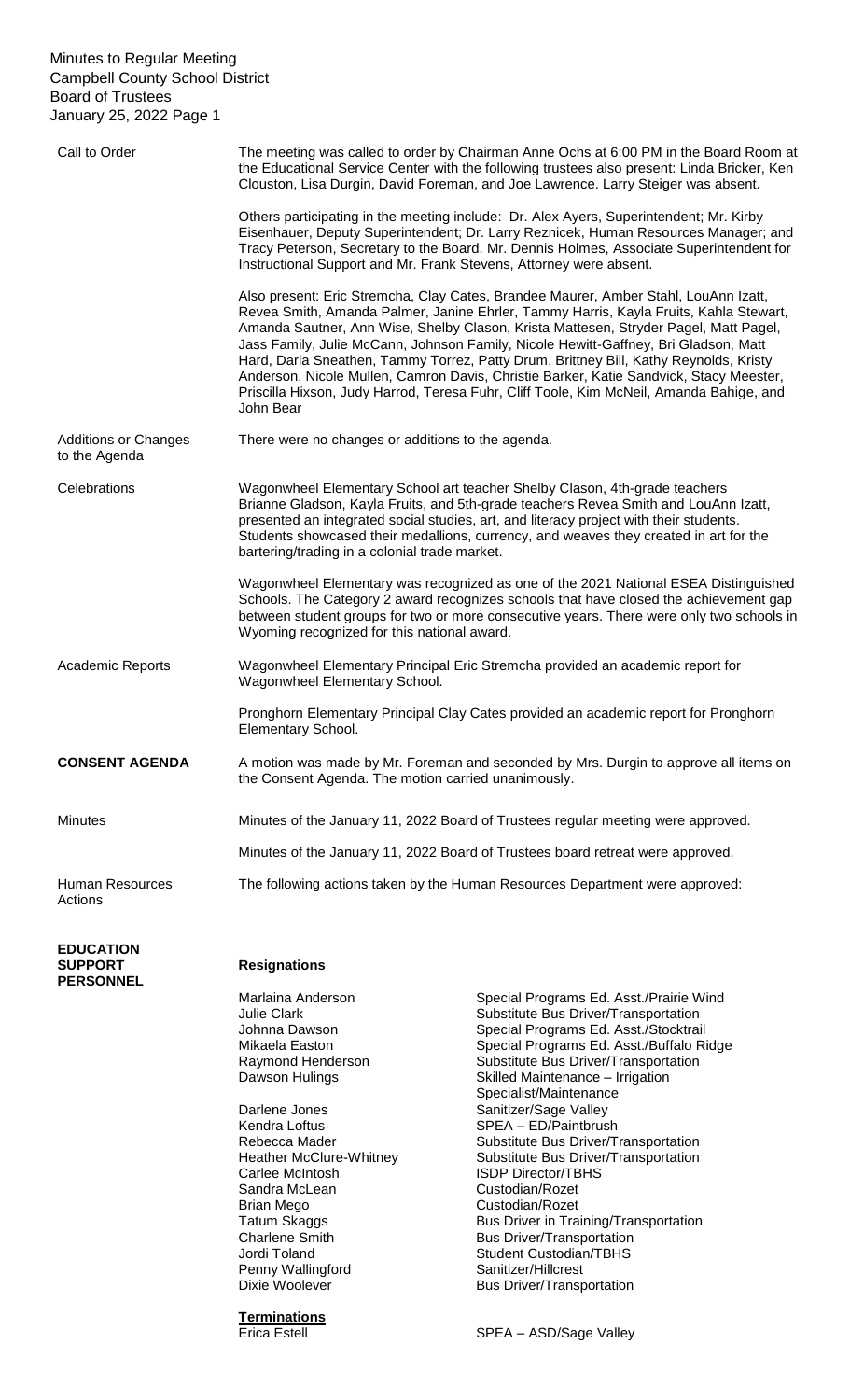#### **New Hires - Regular**

Olivia Angell SPEA – ASD/Lakeview Kristi Beecher Custodian/TBHS Daniela Garcia Custodian/CCHS

**New Hires-Substitute/Temporaries**

**Transfers**

# **CERTIFIED Recommendation for Re-Hire**<br>Kirby Eisenhauer

### **Request for Leave of Absence**

**New Hires-Regular**

### **New Hires – Substitutes/Temporaries**

#### **Transfers**

### **Extra Duty Resignations**

Lori Bentz **Bus Driver/Transportation** Aunamae Brinkerhoff Special Programs Ed. Asst./Lakeview Laura Jones SPEA – ED/Prairie Wind Natishia Shamion SPEA – ED/Prairie Wind Brenda Soto **Instructional Teacher Asst./Stocktrail** Melissa Stephens Bus Driver/Transportation

Jackie Abel **Bus Driver in Training/Transportation** 

Crystal Branson FROM: District Data Clerk/SSC TO: Elementary Office Clerk/Hillcrest Patricia Castillo FROM: Custodian/Pronghorn TO: Custodian/Conestoga Heather Doyen **FROM:** Substitute Safety Patrol/Transportation TO: Safety Patrol/Transportation Gabriel Held FROM: Custodian/CCHS TO: Groundskeeper/Custodian/CCHS Jennifer Kelly FROM: Bus Assistant/Transportation TO: Custodian/Pronghorn Jodi Laredo FROM: Sanitizer/CCHS TO: Title I Assistant/Rawhide Elizabeth McDole FROM: Behavior Assistant/Sunflower TO: Data Clerk – High School – Spec. Prog./CCHS Tammy Stuart FROM: SPEA – High Needs/Hillcrest TO: High School Office Clerk/CCHS Amanda Witbrod FROM: Data Clerk – High School – Spec. Prog./CCHS TO: Secretary to Dir/Student Support Services/LLC

Deputy Superintendent Dennis Holmes **Associate Supt. For Instructional Support** 

Levi Krehmeyer Social Studies Teacher/TSJH

Dalton Holst Social Studies Teacher/CCHS Fourth Grade Teacher/Hillcrest

Substitute Teacher/All Schools Zamboni Brown Substitute Teacher/Music/Sunflower & CCHS Braydon Cortney Substitute Teacher/P.E./Hillcrest & CCHS Madalyn Dykes Substitute Teacher/All Schools Jamie Gillum Substitute Teacher/All Schools Maria Gutierrez Substitute Teacher/First Grade/Stocktrail Allison Hays **Substitute Teacher/All Schools Justin Kissack Communisty Communisty Substitute Teacher/All Schools** Molly Kuhbacher Substitute Teacher/All Schools Lauren Matthews **Substitute Teacher/All Schools** Christina Neisinger Substitute Teacher/All Schools<br>
Jayden Parsons Substitute Teacher/All Schools Jayden Parsons Substitute Teacher/All Schools<br>
Chace Peterson Substitute Teacher/All Schools Substitute Teacher/All Schools Tori Pfaff **Substitute Teacher/All Schools**<br>
Substitute Teacher/All Schools<br>
Substitute Teacher/All Schools Shaina Wolff **Substitute Teacher/All Schools**<br>
Klea Wolz **Substitute Teacher/All Schools** Substitute Teacher/All Schools

Nicole Schatz FROM: Fourth Grade Teacher/Hillcrest TO: Counselor/.9 Meadowlark - .1 Little Powder

Kennedy Ayers **Asst. Girls Soccer Coach/TBHS**<br>Cindy Myers **Asst. Girls Basketball Coach/SVJ** 7/8 Girls Basketball Coach/SVJH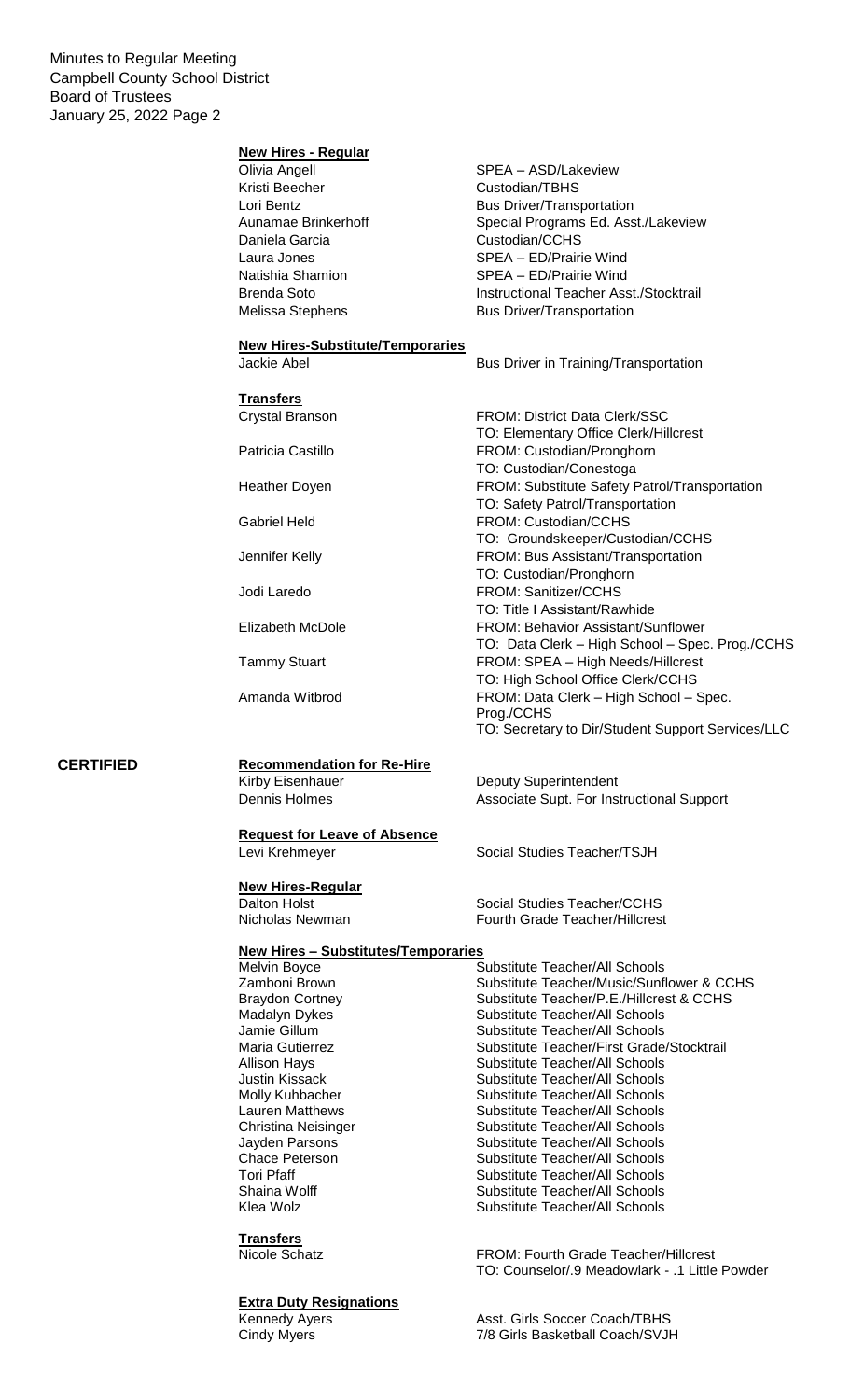### **Extra Duty Recommendations**

## **FALL COACHES**

Valerie Bahige **Asst.** Girls Soccer Coach/TBHS Alexis Hedrick **Secondary Social Studies Facilitator**<br>
S Asst. Girls Soccer Coach/TBHS .5 Asst. Girls Soccer Coach/TBHS

CCHS Cheerleading Coach – Fall Trisha Evenson CCHS Head Cross Country Coach Evan Strand **Evan Strand CCHS** Assistant Cross Country Coach Marcy Befus **CCHS** Events Co-Coordinator – Fall Andrew Rose **CCHS** Head Football Coach Micah Christensen CCHS Assistant Football Coach Mitch Holst CCHS Assistant Football Coach<br>Damon Kuhbacher CCHS Assistant Football Coach CCHS Assistant Football Coach Doug Rose CCHS Assistant Football Coach<br>Garrett Heusinkveld CCHS Assistant Football Coach CCHS Assistant Football Coach Lou Jenkins CCHS Assistant Football Coach OPEN CCHS Assistant Football Coach<br>
OPEN CCHS Assistant Football Coach **CCHS Assistant Football Coach** Bryan Young **CCHS** Head Golf Coach Matthew Mordecai **CCHS** Assistant Golf Coach Bubba Hladky CCHS Co-Open Gym – Fall OPEN CCHS Co-Open Gym – Fall CCHS Head Girls Swim & Diving Coach Brooke Okray **CCHS** Assistant Girls Swim & Diving Coach Mark Miessler **CCHS** Head Tennis Coach James Hinshaw CCHS Assistant Tennis Coach Cale Miessler CCHS Assistant Tennis Coach Wendi Ruby CCHS Head Volleyball Coach<br>Cassie Cobb Cassie Cobb CCHS Assistant Volleyball Coa CCHS Assistant Volleyball Coach Katie Ford **CCHS** Assistant Volleyball Coach Bailey Bard **CCHS** Assistant Volleyball Coach Chelsea Posten CCHS Assistant Volleyball Coach Micah Christensen CCHS Weight Program – Fall Supervisor Misty Pikula **TBHS Cheerleading Coach – Fall** Terri Hinkel **TBHS Head Cross Country Coach** Derek Myers TBHS Assistant Cross Country Coach<br>
Jennifer Clark TBHS Events Co-Coordinator – Fall TBHS Events Co-Coordinator - Fall Erik Shepherd TBHS Events Co-Coordinator – Fall Trent Pikula TBHS Head Football Coach Jason Gill TBHS Assistant Football Coach **TBHS Assistant Football Coach** Ben Haskvitz TBHS Assistant Football Coach Erik Shepherd TBHS Assistant Football Coach **Zach Meyer Communist Coach Coach Coach Coach Coach Coach Coach Coach Coach Coach Coach Coach Coach Coach Coach**<br>
TBHS Assistant Football Coach TBHS Assistant Football Coach Tyrell Teeter TBHS Assistant Football Coach Kameron Hunter TBHS Head Golf Coach<br>
Josh Smith TBHS Assistant Golf Co TBHS Assistant Golf Coach Rory Williams TBHS Co-Open Gym – Fall LeeAnn Cox TBHS Co-Open Gym – Fall<br>Rylie Pilon TBHS Head Girls Swim & D TBHS Head Girls Swim & Diving Coach Vena Rehard TBHS Assistant Girls Swim & Diving Coach Paul Stevens TBHS Head Tennis Coach<br>
Amy Gorsuch TBHS Assistant Tennis Co **TBHS Assistant Tennis Coach** Jamie Simons TBHS Assistant Tennis Coach Wenett Martin **National Communist Coach** TBHS Head Volleyball Coach Richonda Klaassen TBHS Assistant Volleyball Coach Jessica Cale TBHS Assistant Volleyball Coach TBHS Assistant Volleyball Coach OPEN TBHS Assistant Volleyball Coach Scot Allerdings TBHS Weight Program – Fall Supervisor<br>
Vondell Priewe WJSH Cheerleading Coach – Fall Vondell Priewe **WJSH Cheerleading Coach – Fall**<br>
Sarah Glasser **MUSH Head Cross Country Coach** WJSH Head Cross Country Coach Sarah Seamands<br>
Patrick Neely<br>
WJSH Events Co-Coordinator<br>
WISH Events Co-Coordinator **WJSH Events Co-Coordinator** Larry Yeradi WJSH Events Co-Coordinator Larry Yeradi National Coach Nuncombo WJSH Head Football Coach<br>
Ryan Haefele Nuncombo WJSH Assistant Football Co WJSH Assistant Football Coach Douglas Schrader WJSH Assistant Football Coach WJSH 7/8 Football Coach Nicholas Newman WJSH 7/8 Football Coach Allen Patz WJSH Head Golf Coach Jessica Hostetter WJSH Head Volleyball Coach Katie Pearson **WJSH Assistant Volleyball Coach** OPEN WJSH Assistant Volleyball Coach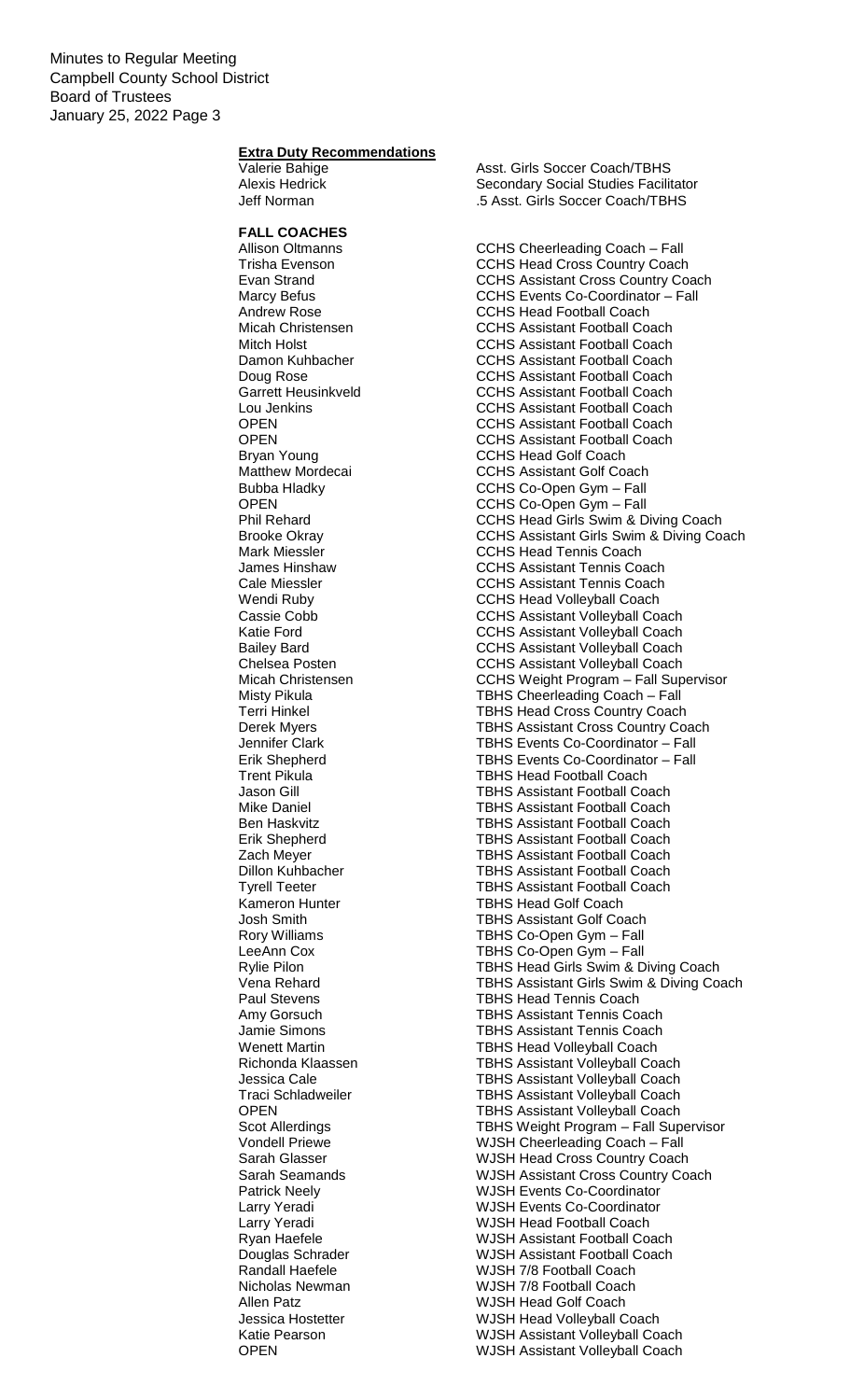|                                                                             | Anne Ziegenhorn                                                                   | WJSH 7/8 Volleyball Coach                                                            |  |
|-----------------------------------------------------------------------------|-----------------------------------------------------------------------------------|--------------------------------------------------------------------------------------|--|
|                                                                             | <b>Stephanie Neely</b>                                                            | WJSH 7/8 Volleyball Coach                                                            |  |
|                                                                             | Larry Yeradi                                                                      | WJSH Weight Program - Fall Supervisor                                                |  |
|                                                                             | <b>OPEN</b>                                                                       | SVJH Cheerleading Coach - Fall                                                       |  |
|                                                                             | Kayla Griffis                                                                     | SVJH 7/8 Cross Country Coach                                                         |  |
|                                                                             | Dewain Myers<br>Jennifer Betts                                                    | SVJH 7/8 Cross Country Coach<br><b>SVJH Events Co-Coordinator</b>                    |  |
|                                                                             |                                                                                   | <b>SVJH Events Co-Coordinator</b>                                                    |  |
|                                                                             | <b>Philip Sheldon</b><br>Allen Merrill                                            | SVJH JH Head Coach - Football                                                        |  |
|                                                                             | <b>Burke Burgess</b>                                                              | SVJH 7/8 Football Coach                                                              |  |
|                                                                             | Nate Cina                                                                         | SVJH 7/8 Football Coach                                                              |  |
|                                                                             | <b>Andy Gillett</b>                                                               | SVJH 7/8 Football Coach                                                              |  |
|                                                                             | Mikah Kadera                                                                      | SVJH 7/8 Football Coach                                                              |  |
|                                                                             | <b>Taylor Pownall</b>                                                             | SVJH 7/8 Football Coach                                                              |  |
|                                                                             | Adam Shankle                                                                      | SVJH 7/8 Football Coach                                                              |  |
|                                                                             | Joe Moerkerke                                                                     | SVJH 7/8 Football Coach                                                              |  |
|                                                                             | <b>Brandon Preston</b>                                                            | SVJH 7/8 Football Coach                                                              |  |
|                                                                             | <b>Allen Merrill</b>                                                              | SVJH 7/8 Football Coach                                                              |  |
|                                                                             | <b>Eric Trauger</b>                                                               | SVJH Open Gym - Fall                                                                 |  |
|                                                                             | Kaila Haskvitz                                                                    | SVJH JH Head Coach - Volleyball                                                      |  |
|                                                                             | Kaila Haskvitz                                                                    | SVJH 7/8 Volleyball Coach                                                            |  |
|                                                                             | Jennifer Betts                                                                    | SVJH 7/8 Volleyball Coach                                                            |  |
|                                                                             | <b>Taylor Deaton</b>                                                              | SVJH 7/8 Volleyball Coach                                                            |  |
|                                                                             | <b>OPEN</b>                                                                       | SVJH 7/8 Volleyball Coach                                                            |  |
|                                                                             | <b>Burke Burgess</b><br><b>OPEN</b>                                               | SVJH Weight Lifting - Fall<br><b>TSJH Cheerleading Coach - Fall</b>                  |  |
|                                                                             | James Sarvey                                                                      | TSJH 7/8 Cross Country Coach                                                         |  |
|                                                                             | Shawn Wendt                                                                       | TSJH 7/8 Cross Country Coach                                                         |  |
|                                                                             | James Sarvey                                                                      | <b>TSJH Events Co-Coordinator</b>                                                    |  |
|                                                                             | <b>Grant Senef</b>                                                                | <b>TSJH Events Co-Coordinator</b>                                                    |  |
|                                                                             | <b>Bret Benson</b>                                                                | TSJH JH Head Coach - Football                                                        |  |
|                                                                             | Clay Rodgers                                                                      | <b>TSJH 7/8 Football Coach</b>                                                       |  |
|                                                                             | Dan Hays                                                                          | <b>TSJH 7/8 Football Coach</b>                                                       |  |
|                                                                             | Chris Ingersoll                                                                   | <b>TSJH 7/8 Football Coach</b>                                                       |  |
|                                                                             | <b>Dustin DeBoer</b>                                                              | <b>TSJH 7/8 Football Coach</b>                                                       |  |
|                                                                             | <b>Matt Gross</b>                                                                 | <b>TSJH 7/8 Football Coach</b>                                                       |  |
|                                                                             | <b>Grant Senef</b>                                                                | <b>TSJH 7/8 Football Coach</b>                                                       |  |
|                                                                             | <b>Tyler Pownall</b>                                                              | <b>TSJH 7/8 Football Coach</b>                                                       |  |
|                                                                             | <b>Bret Benson</b>                                                                | <b>TSJH 7/8 Football Coach</b>                                                       |  |
|                                                                             | <b>Troy Stevens</b>                                                               | TSJH 7/8 Football Coach                                                              |  |
|                                                                             | <b>Grant Senef</b>                                                                | TSJH Open Gym - Fall                                                                 |  |
|                                                                             | Val Oliver                                                                        | <b>TSJH JH Head Coach - Volleyball</b>                                               |  |
|                                                                             | Val Oliver                                                                        | TSJH 7/8 Volleyball Coach                                                            |  |
|                                                                             | Randi O'Dowd                                                                      | TSJH 7/8 Volleyball Coach                                                            |  |
|                                                                             | Dacia Lyman                                                                       | TSJH 7/8 Volleyball Coach                                                            |  |
|                                                                             | <b>Jill Wilkins</b>                                                               | TSJH 7/8 Volleyball Coach                                                            |  |
|                                                                             | <b>Tanner Kelting</b>                                                             | TSJH Weight Lifting - Fall                                                           |  |
|                                                                             |                                                                                   |                                                                                      |  |
| Warrants                                                                    | The following warrants were ratified and approved:                                |                                                                                      |  |
|                                                                             | <b>Payroll Warrants</b>                                                           | 230589 - 230701                                                                      |  |
|                                                                             | <b>Combined Fund Warrants</b>                                                     | 385773 - 385960                                                                      |  |
|                                                                             | <b>ACH Combined Funds</b>                                                         | 1544, 1558, 1565                                                                     |  |
|                                                                             | <b>ACH Nutritional Services</b>                                                   | 1559                                                                                 |  |
|                                                                             | Major Maintenance Warrants                                                        | 8694 - 8713                                                                          |  |
|                                                                             | <b>Nutritional Services Fund Warrants</b><br><b>Insurance Warrants</b>            | 12430 - 12447<br>4455 - 4463                                                         |  |
|                                                                             | <b>Student Activities Warrants</b>                                                | 37147 - 37152                                                                        |  |
|                                                                             |                                                                                   |                                                                                      |  |
| <b>Bids and Quotes</b>                                                      | The following bids and quotes were approved:                                      |                                                                                      |  |
|                                                                             |                                                                                   | 1. Copy Paper was awarded to Nopco Distributor in the amount of \$32,508.00 and      |  |
|                                                                             |                                                                                   | Contract Paper Group in the amount of \$27,300.00 for a total of \$59,808.00.        |  |
|                                                                             |                                                                                   | 2. Maintenance Department Trailer Mounted Air Compressor was awarded to CLS, Inc.,   |  |
|                                                                             | in the amount of \$18,000.00.                                                     |                                                                                      |  |
|                                                                             |                                                                                   | 3. Maintenance Department Small Articulated Loader for Maintenance was awarded to    |  |
|                                                                             | Bobcat of Gillette in the amount of \$51,150,51.                                  |                                                                                      |  |
| Contracts and                                                               | The following contracts and agreements were approved:                             |                                                                                      |  |
| 1. Sage Valley Junior High School Field Improvements with KLJ<br>Agreements |                                                                                   |                                                                                      |  |
|                                                                             |                                                                                   | 2. Sage Valley Junior High School Restroom Renovations with Arete Design Group       |  |
|                                                                             |                                                                                   | 3. Sage Valley Junior High School and Paintbrush Elementary School Irrigation System |  |
|                                                                             | Design with Wayne E. Eckas, P.E.                                                  |                                                                                      |  |
|                                                                             |                                                                                   |                                                                                      |  |
| Policies                                                                    | Revisions to Policy 4340 Drug and Alcohol Testing and revisions to Administrative |                                                                                      |  |
|                                                                             | Regulation 4340-R Drug and Alcohol Testing were approved.                         |                                                                                      |  |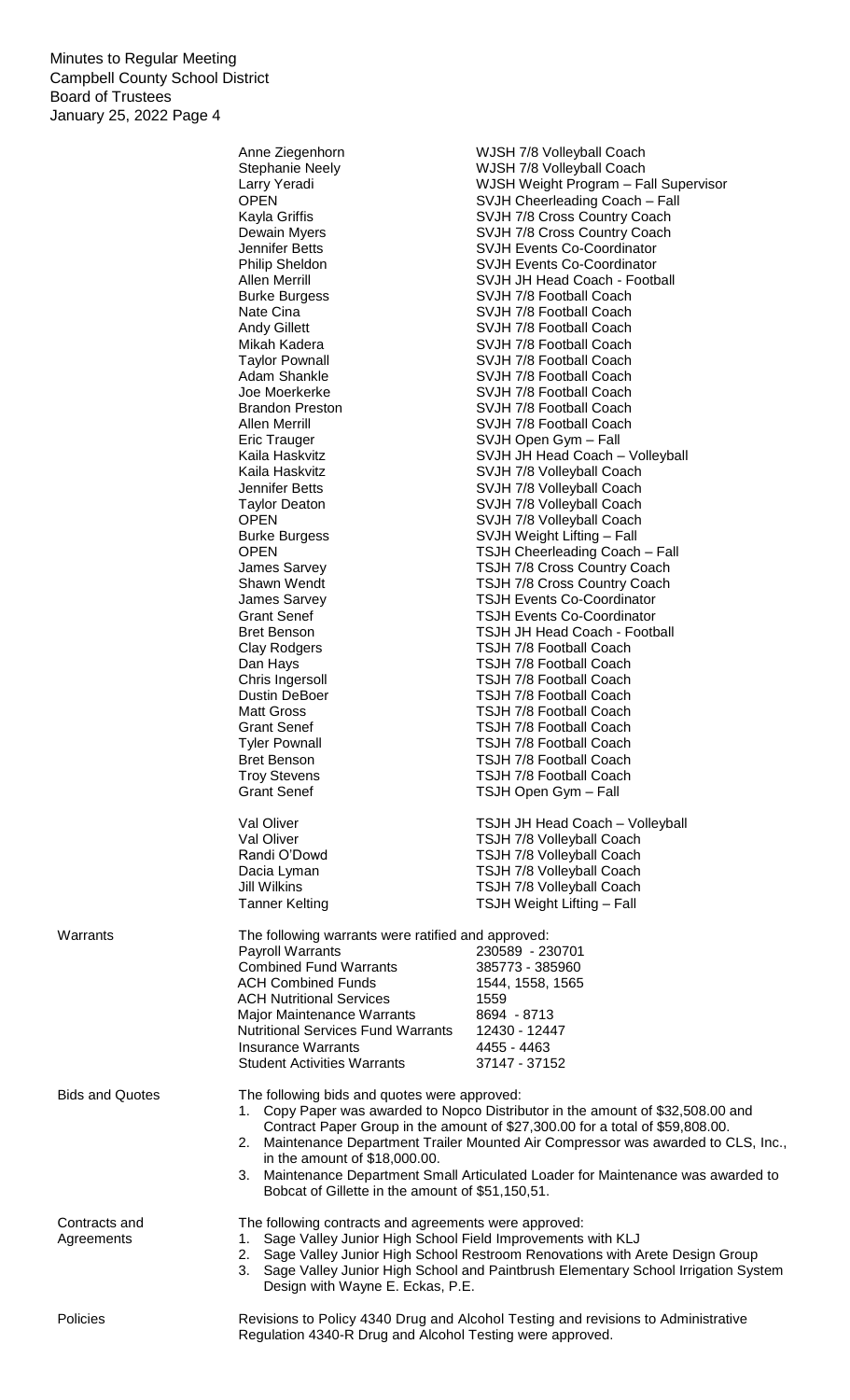Minutes to Regular Meeting Campbell County School District Board of Trustees January 25, 2022 Page 5 Revisions to Policy 5310 Student Insurance Requirement was approved. Student Expulsions Student #19 was expelled for one year. Students #20 - #25 were expelled for one calendar year with early re-admittance under strict probation. Isolation Applications Student Isolation Application #3 was approved. **CONSENT AGENDA ENDS** Graduation Rates Mr. Eisenhaur provided information regarding graduation rates. The four-year graduation rate of 2020-201 Campbell County School District was 84%. Five and six-year graduation rates were also shared. Facility Update **Dr.** Ayers provided a facility update for Mr. Holmes. The tree removal at Twin Spruce is complete, and there have been many positive comments about the wonderful architecture of the school now that it is in full view. Staff and students enjoy the natural light that comes in through the windows. The Sage Valley Junior High and Paintbrush irrigation updates, Sage Valley main floor bathroom remodel, and the Twin Spruce flooring replacement are upcoming projects. Public Comments There were no public comments. Trustee Celebrations Chairman Ochs shared how wonderful it is to have strong and solid leadership teams throughout all district departments and schools. She also thanked Mr. Eisenhauer for his work and the committee's planning for the STEM Showcase scheduled at the Camplex on May 3. Mrs. Durgin shared how exciting it is that students are coming back to the meetings for celebrations as it brings joy to the board, and she is very thankful students can share the positive things they are doing in the schools. Adjournment With no other business before the board, the meeting was adjourned at 6:58 pm.

**Secretary** Tracy Peterson